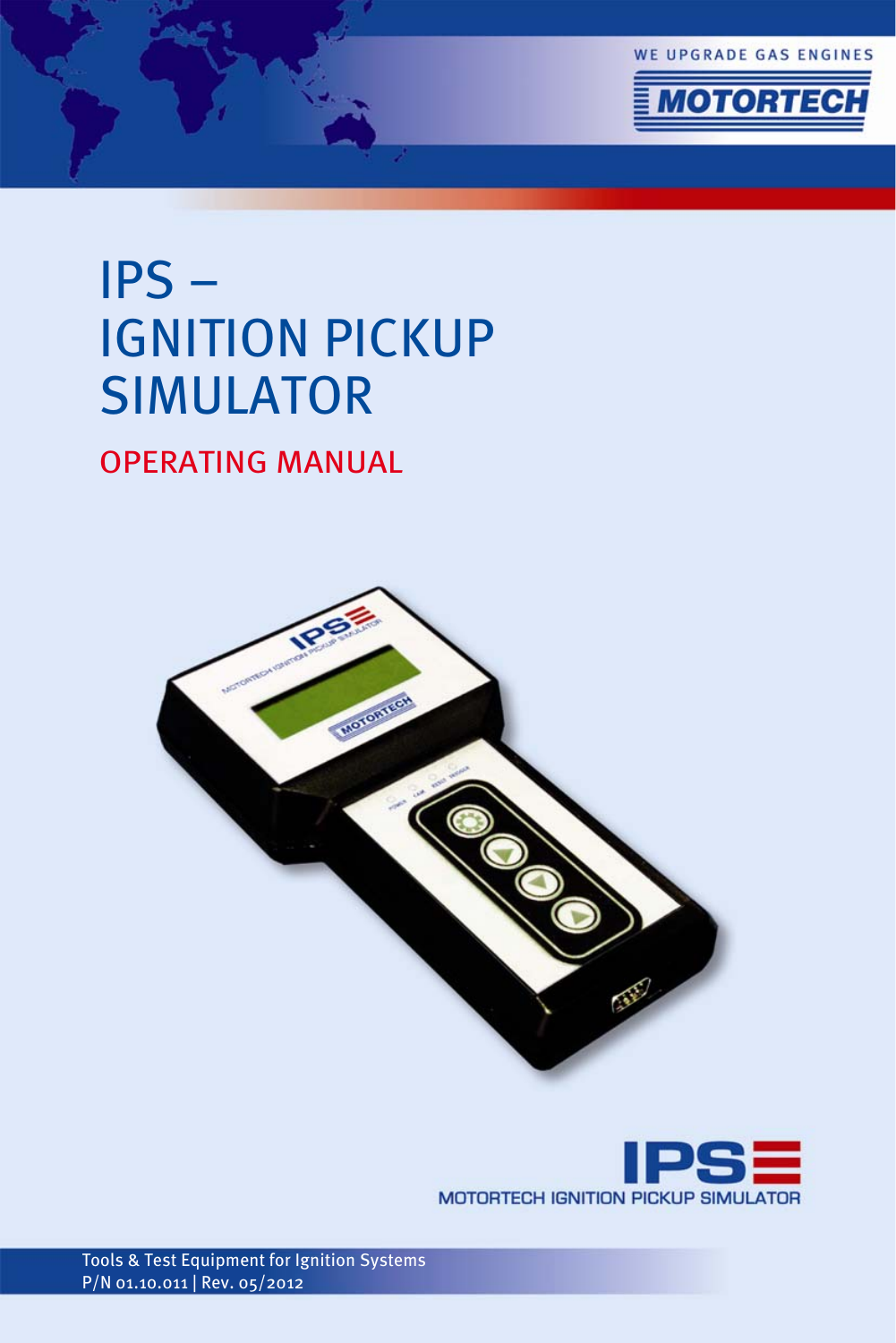### Copyright

© Copyright 2012 MOTORTECH GmbH. All rights reserved.

Distribution and reproduction of this publication or parts thereof, regardless of the specific purpose and form, are not permissible without express written approval by MOTORTECH. Information contained in this publication may be changed without prior notice.

### **Trademarks**

All trademarks and logos displayed or used in this publication are the property of the respective entitled person.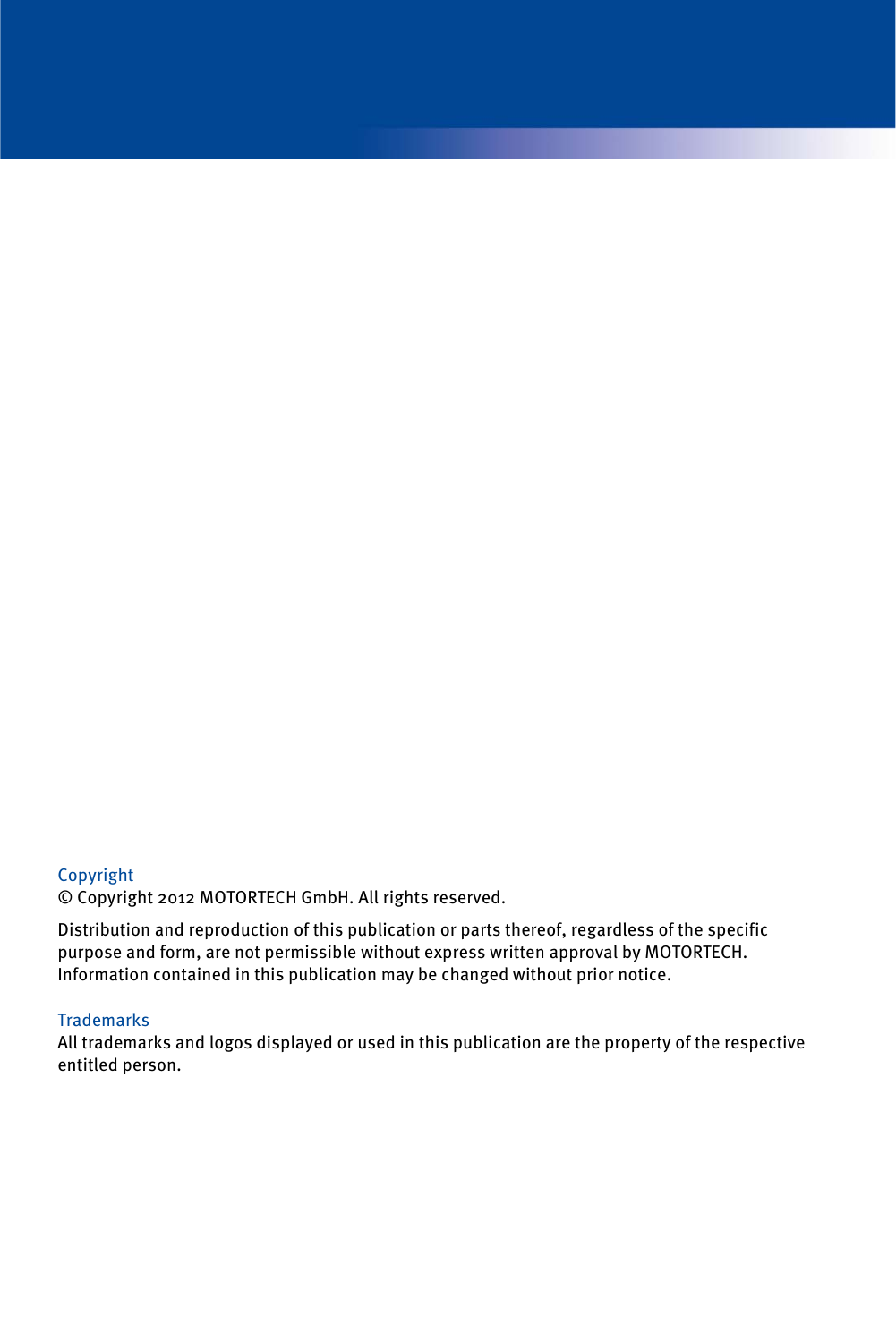

# **TABLE OF CONTENTS**

| 1.4 Which Abbreviations/Acronyms are Used in the Operating Manual? 5 |
|----------------------------------------------------------------------|
|                                                                      |
|                                                                      |
|                                                                      |
|                                                                      |
|                                                                      |
|                                                                      |
|                                                                      |
|                                                                      |
|                                                                      |
|                                                                      |
|                                                                      |
|                                                                      |
|                                                                      |
|                                                                      |
|                                                                      |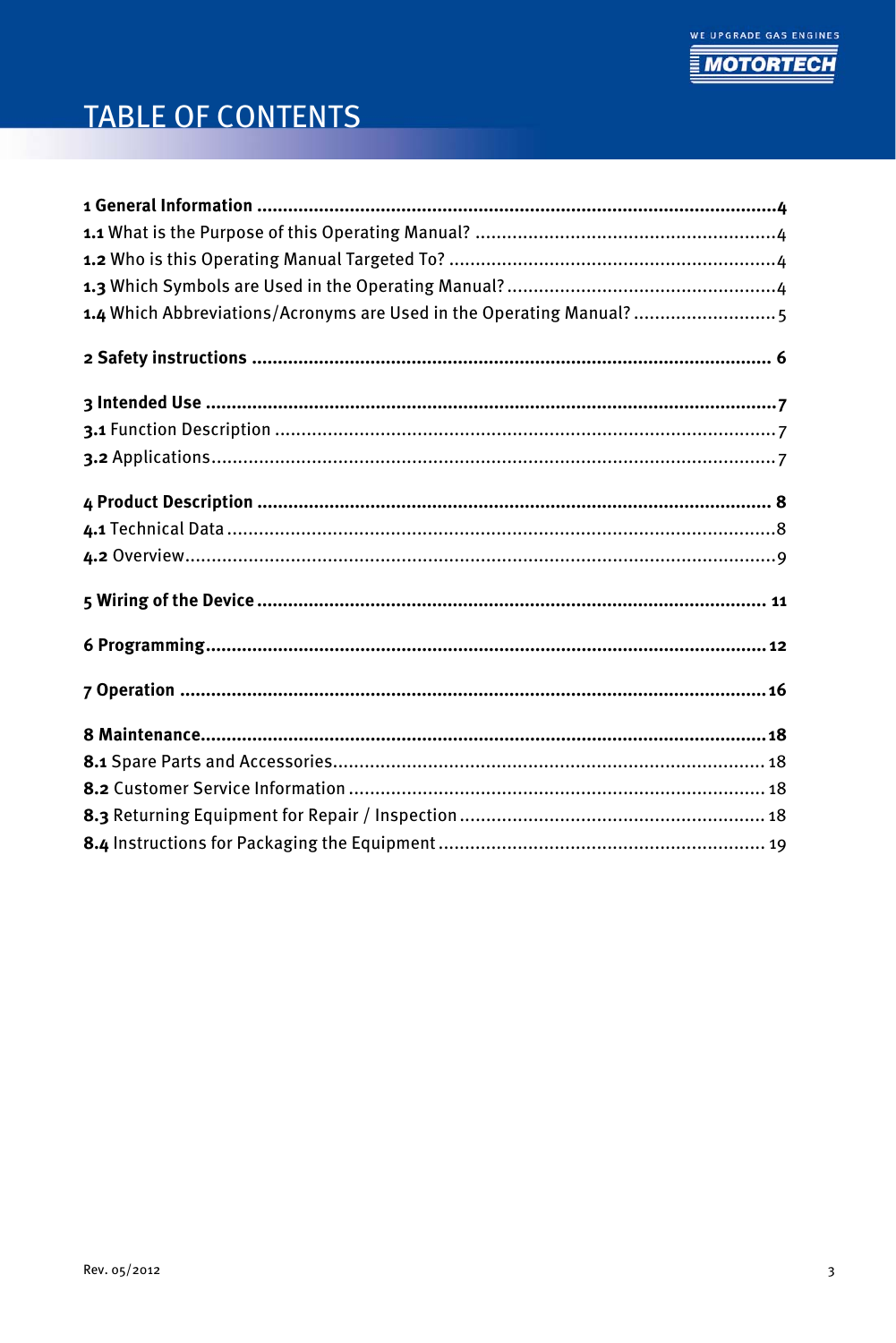# <span id="page-3-0"></span>1 GENERAL INFORMATION

Prior to use, read this operating manual carefully and familiarize yourself with the product. Installation and start-up should not be performed without reading and understanding this document. Keep this manual readily available so that you can reference it as needed.

### <span id="page-3-1"></span>**1.1** What is the Purpose of this Operating Manual?

This Manual serves as an aid for the installation and operation of the product and supports the technical staff with all operating and maintenance tasks to be performed. Furthermore, this manual is aimed at preventing dangers to life and health of the user and third parties.

## <span id="page-3-2"></span>**1.2** Who is this Operating Manual Targeted To?

The operating manual provides a code of conduct for personnel tasked with the set-up, operation, maintenance, and repair of gas engines. A certain level of technical knowledge with respect to the operation of gas engines and basic knowledge of electronic ignition systems are necessary. Persons who are merely authorized to operate the gas engine shall be trained by the operating company and shall be expressly instructed concerning potential hazards.

## <span id="page-3-3"></span>**1.3** Which Symbols are Used in the Operating Manual?

The following symbols are used in this Manual and must be observed:



#### **Example**

This symbol indicates examples that illustrate the necessary steps and techniques for you. Furthermore, the examples provide you with supplemental information to increase your knowledge.



#### **Note**

This symbol indicates important information for the operator. Observe these instructions. Additionally, this symbol is used for overviews that provide you with a summary of the required work steps.



#### **Warning**

This symbol indicates warnings of potential risks of damage or danger to health. Read these warning notices carefully and take the stated safety precautions.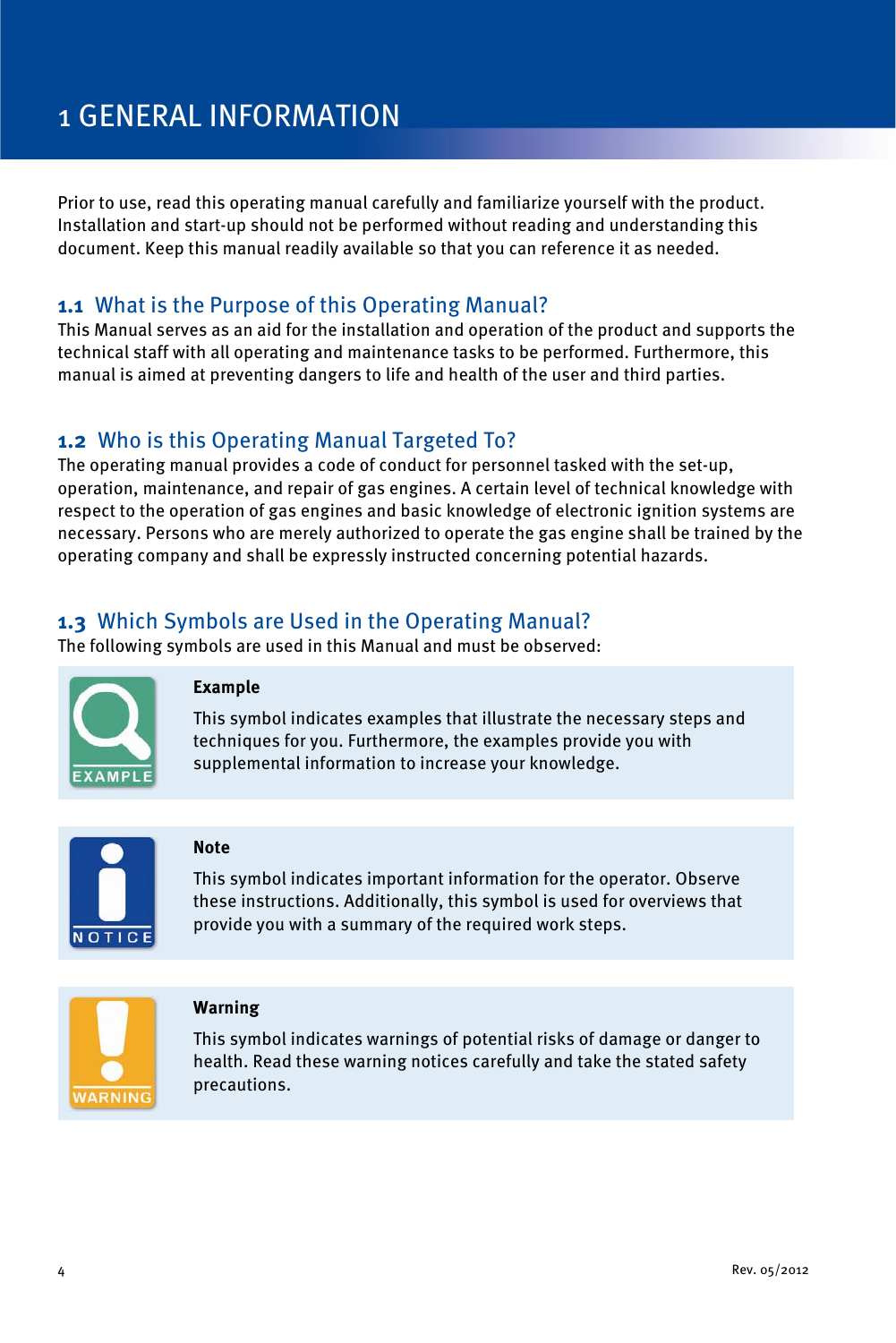





### **Danger**

This symbol warns of danger to life, especially due to high voltage. Read these warning notices carefully and take the stated safety precautions.

### <span id="page-4-0"></span>**1.4** Which Abbreviations/Acronyms are Used in the Operating Manual?

In the manual or the user interface, the following abbreviations / acronyms are used.

| Abb.       | <b>Description</b>     |
|------------|------------------------|
| DC         | <b>Direct Current</b>  |
| <b>RPM</b> | Revolutions per minute |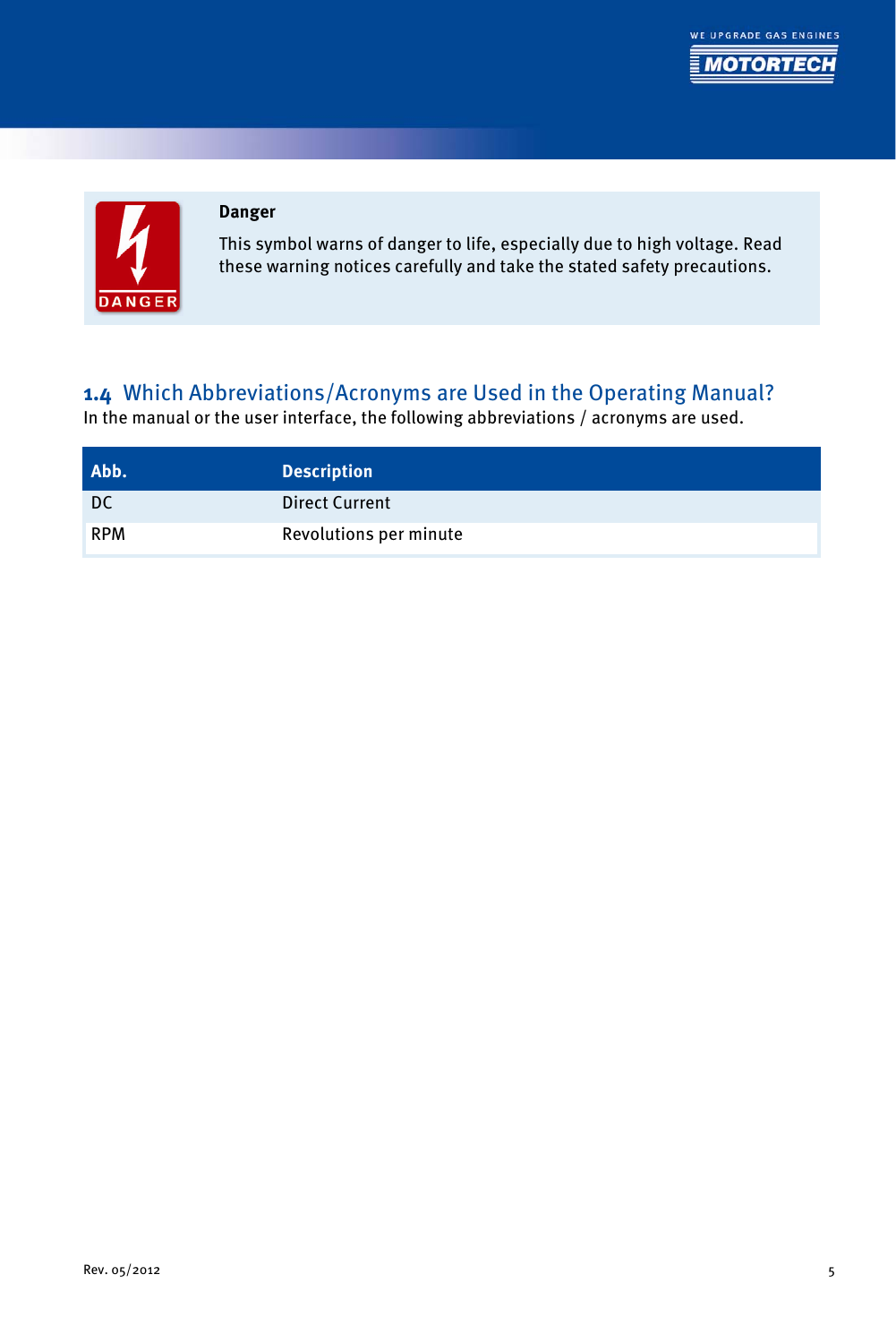# <span id="page-5-0"></span>2 SAFETY INSTRUCTIONS

If the equipment is operated on a stationary gas engine, all the applicable regulations in this environment must be observed. Also, follow all safety instructions of the equipment manufacturer, especially with regards to sections under high voltage. All work must be performed by trained and authorized personnel only.



#### **Risk of damage and injury**

The pickup simulator is only suitable for test operation. When you install the simulator on the engine, observe the following safety procedures to avoid damaging the engine:

- Close the gas valve.
- Purge the engine, so that no flammable gas mixture remains in the combustion chamber.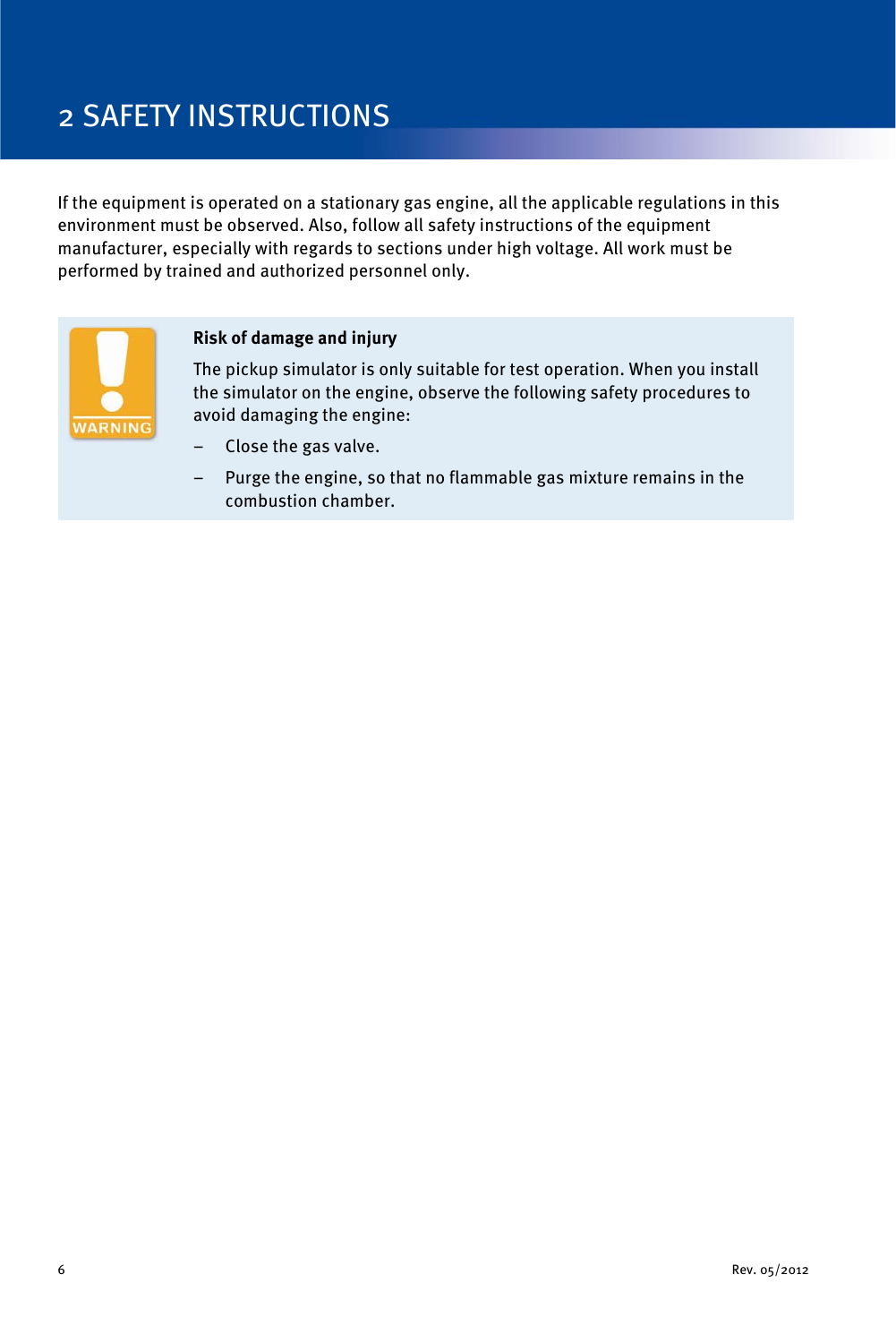# <span id="page-6-0"></span>3 INTENDED USE

### <span id="page-6-1"></span>**3.1** Function Description

The IPS pickup simulator aids you during troubleshooting or during testing of your electronic ignition system. Depending on the requirements of the ignition controller used, one or three pickup signals can be generated. The simulated engine speed can be freely adjusted. Thus, signals from the crankshaft or camshaft can be simulated.

### <span id="page-6-2"></span>**3.2** Applications

The pickup simulator must only be used for ignition controllers released by MOTORTECH. The respective matching adapter cables are available for these.

Any use other than the one described in the operating manual shall be considered improper use and will result in the voiding of all warranties.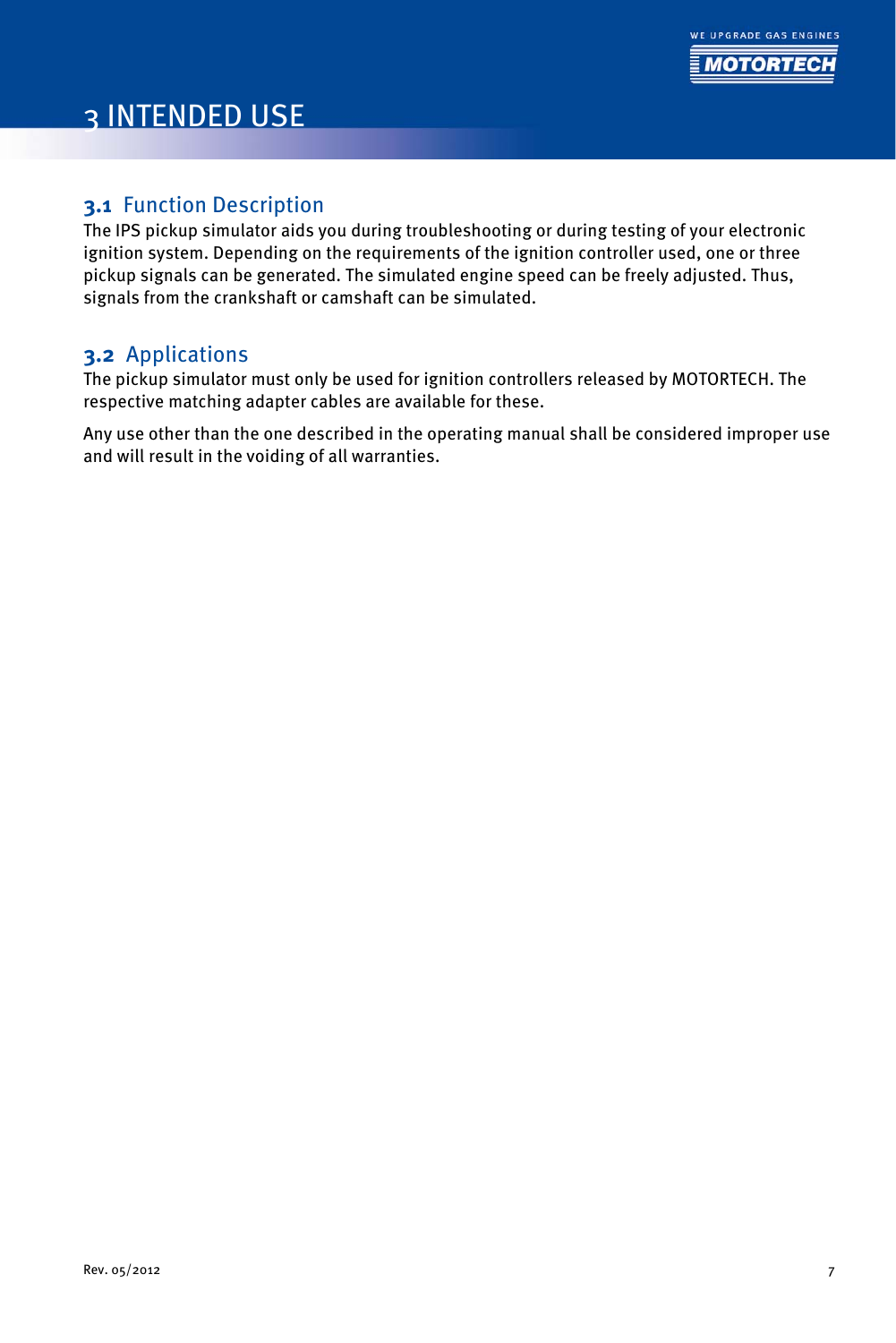# <span id="page-7-0"></span>4 PRODUCT DESCRIPTION

# <span id="page-7-1"></span>**4.1** Technical Data

| <b>Property</b> | Value                                                                                      |
|-----------------|--------------------------------------------------------------------------------------------|
| Power supply    | 10 to 30 $V$ DC                                                                            |
| Max. dimensions | $216 \times 113 \times 39$ mm $(8.5 \times 4.4 \times 1.5$ ")<br>(length x width x height) |

### Adjustment ranges of the pickup simulator:

| <b>Parameters</b>        | <b>Adjustment range</b>  |
|--------------------------|--------------------------|
| Speed                    | 2 to 5000 rpm            |
| Number of teeth          | 50 to 500                |
| Trigger disk             | $2+1$ to $16+1$          |
| <b>Acceleration rate</b> | 10 to 500 rpm per second |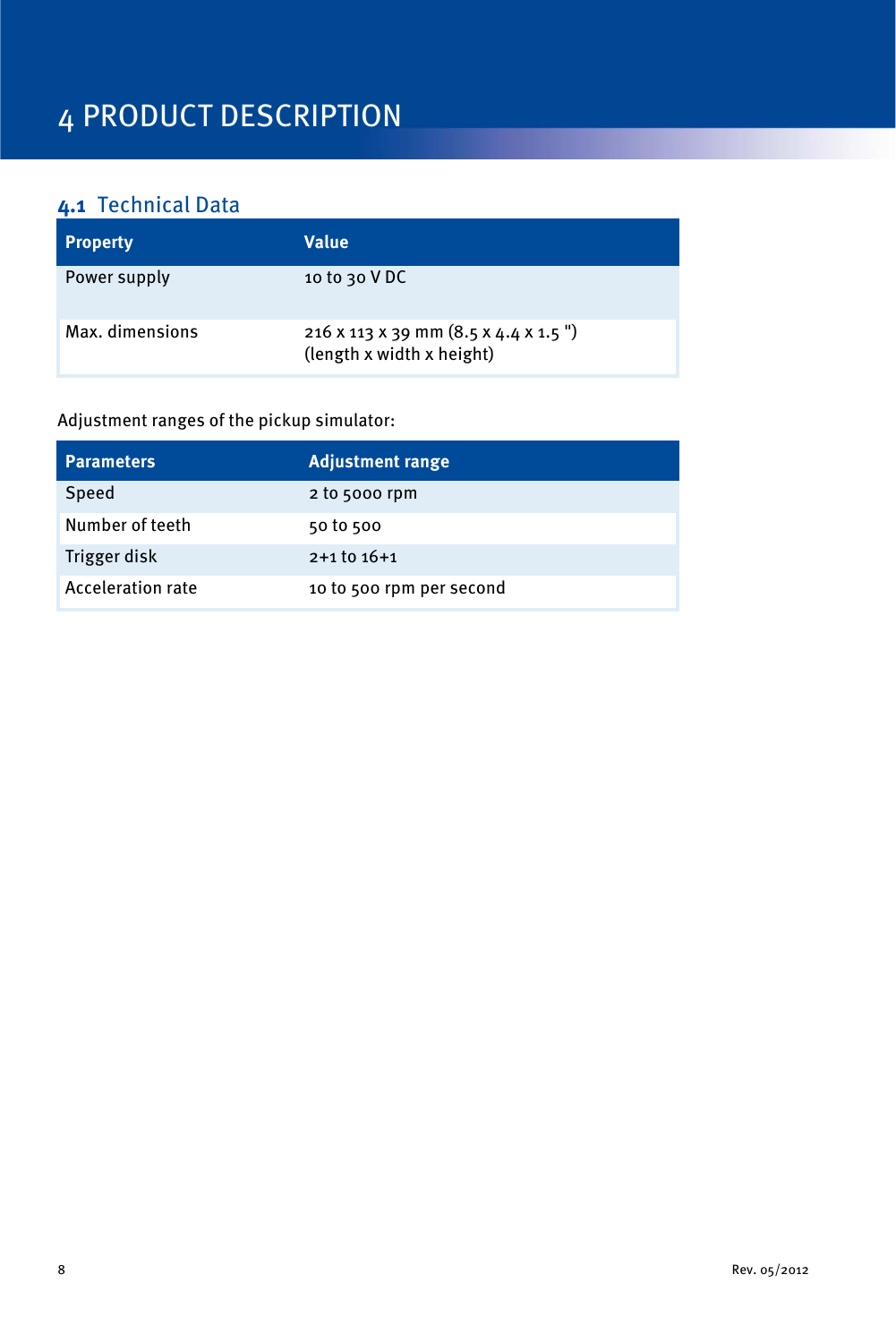## <span id="page-8-0"></span>**4.2** Overview



# Buttons

- - In operating mode: starts the acceleration or reduction of the current speed
	- In programming mode: alternates between trigger settings and acceleration rate
	- In programming mode, pressed together with  $\mathcal{D}$ : alternates between the mode for one pickup or for three pickups

### **Display**

The display shows the operating data and the settings for programming.

### LEDs

#### – POWER

illuminates when the supply voltage is sufficient.

- CAM
	- One pickup: signals the uniformly distributed events of the trigger disk.
	- Three pickups: signals the individual events once per revolution of the camshaft
- RESET
	- One pickup: no function
	- Three pickups: signals the individual events once per revolution of the crankshaft
- TRIGGER
	- One pickup: signals the index signal
	- Three pickups: signals the trigger signal from the crankshaft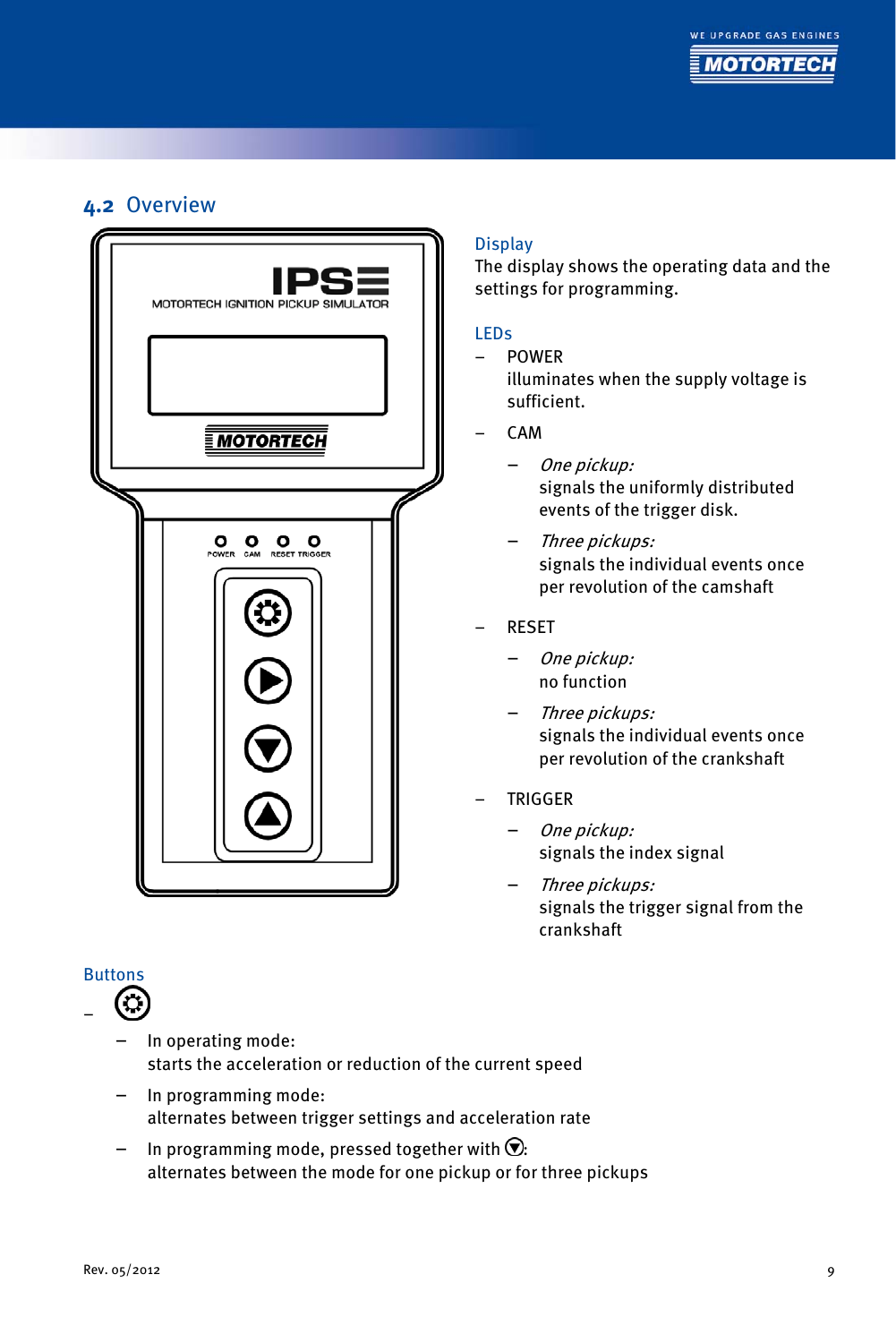# 4 PRODUCT DESCRIPTION



–

- In operating mode: changes to program mode, in doing so the currently set speed setpoint is also stored.
- In programming mode: changes into operating mode



- Reduces the settings values
- In programming mode, pressed together with  $\circledR$ : alternates between the mode for one pickup or for three pickups



– Increases the settings values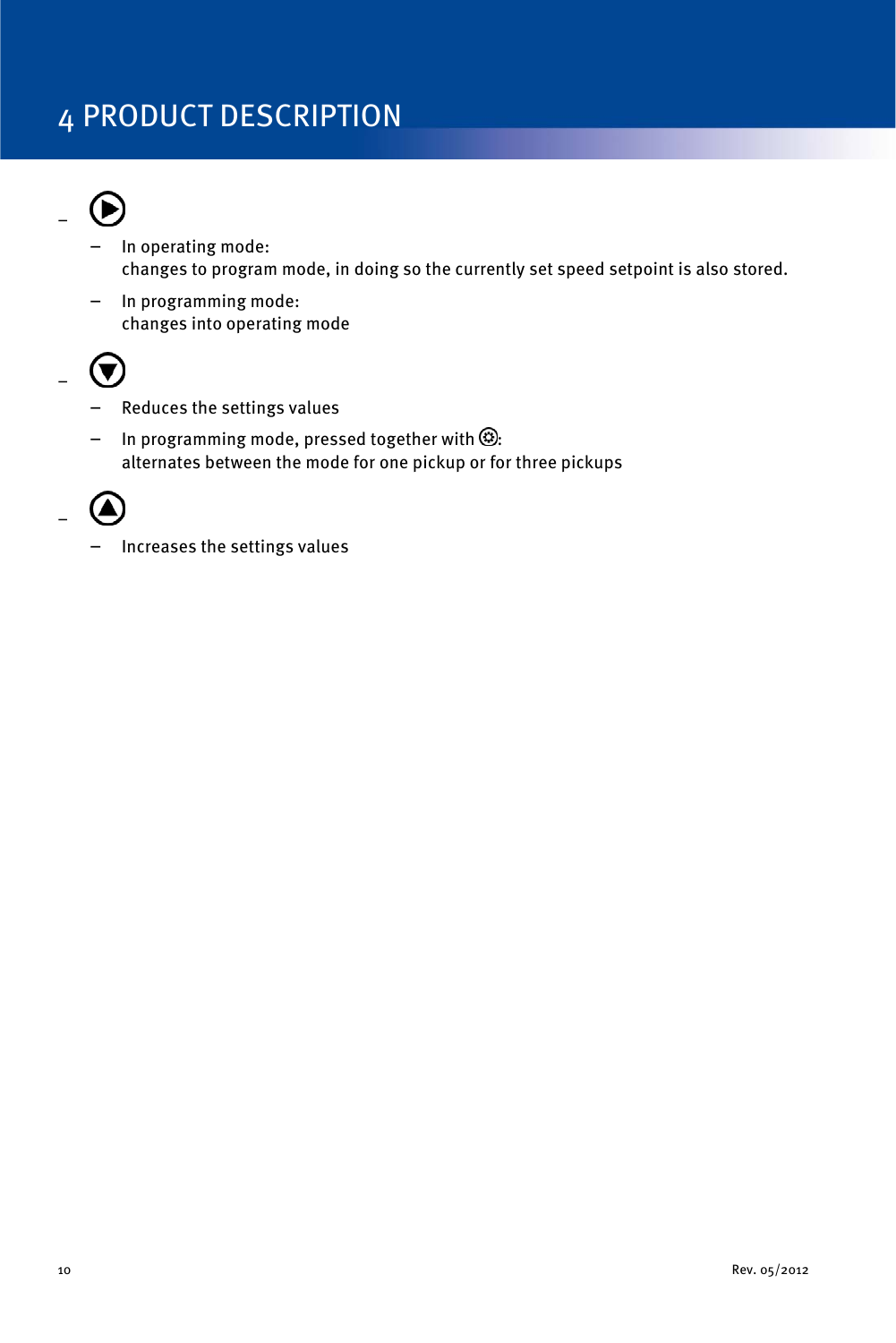

# <span id="page-10-0"></span>5 WIRING OF THE DEVICE

Adapter cables are available for various ignition controllers. These are not included in the scope of supply of the simulator and must be ordered separately.

The connector on the pickup simulator has the following connection assignment:

| <b>PIN</b>     | <b>Designation</b> |
|----------------|--------------------|
| $\mathbf{1}$   | $+24$ VDC          |
| $\overline{2}$ | + Reset            |
| 3              | -CAM               |
| 4              | +Trigger           |
| 5              | <b>GND</b>         |
| 6              | -Reset             |
| $\overline{7}$ | $+CAM$             |
| 8              | -Trigger           |
| 9              | not used           |

To wire the pickup simulator, proceed as follows:

- 1. Plug the 9-pin Sub-D connector into the connection on the simulator.
- 2. Plug the second connection of the adapter cable into the pickup connection of your ignition controller.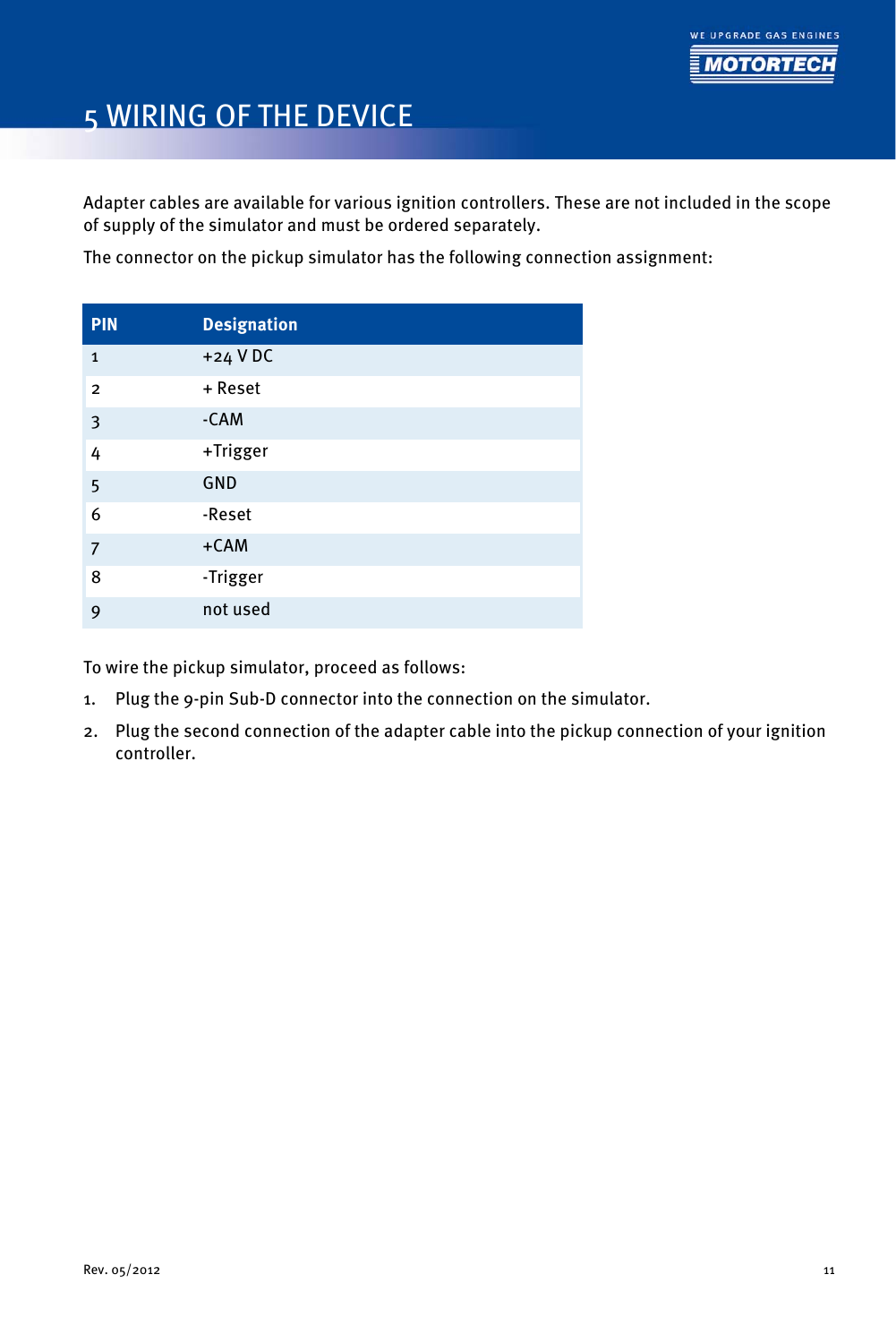# <span id="page-11-0"></span>6 PROGRAMMING

Before operation of the pickup simulator, it must be programmed to the values of the desired application.

Proceed as follows:

- 1. Switch on the simulator. This happens automatically if the device is supplied with the required voltage via the connected ignition controller.
	- ▸ The operation display is shown with the last settings.

For example:



- 2. This view is taken, whether the mode is set for one pickup (*Conf: 1MPU*) or for three pickups (Conf: 3MPU).
- 3. Press the  $\bigcirc$  button, to change to programming mode.
- $\Delta$ . If necessary, press down the  $\circledcirc$  and  $\circledcirc$  buttons simultaneously and hold for approx. one second, to change from the mode for one pickup to the mode for three pickups, or vice versa.
	- The set mode is recognized by the displayed setting options:

Example of one pickup:

Example of three pickups:



- 5. When the desired mode is displayed, adapt the set value to the application that you want to simulate:
	- In mode for one pickup: Set the desired trigger disk configuration, by increasing the value with the  $\bigcirc$  button or reducing with the  $\odot$  button.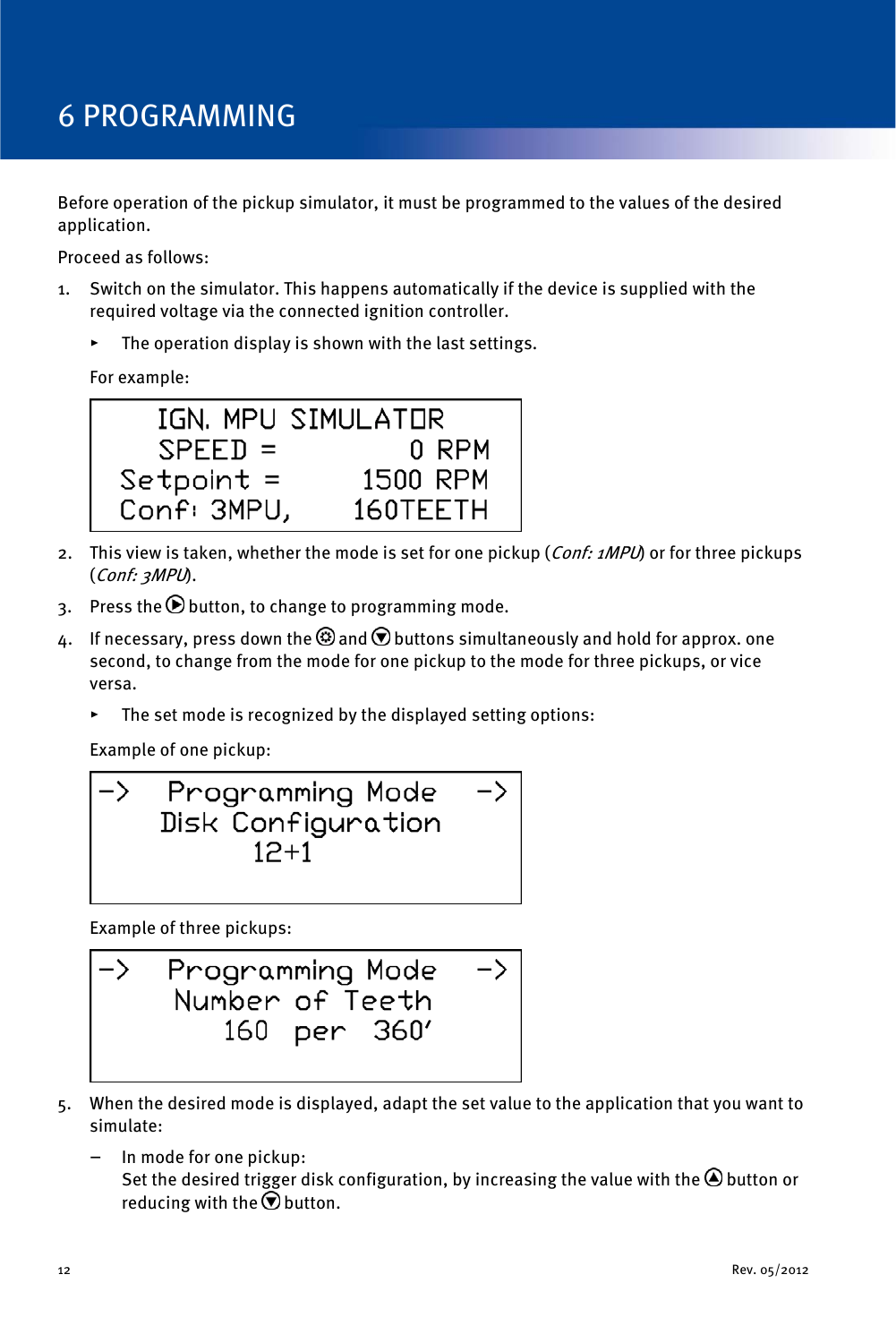

- In mode for three pickups: Set the desired number of teeth for the trigger signal from the crankshaft, by increasing the value with the  $\bigcirc$  button or reducing with the  $\bigcirc$  button. For the two other simulated pickups there is a permanent specified signal with a single event per revolution of the crankshaft and of the camshaft.
- 6. For setting the acceleration rate, change with the  $\circledB$  button. The acceleration rate indicates how fast the speed is increased during operation.



- 7. Adapt the value as needed, by increasing the value with the  $\bigcirc$  button or reducing with the  $\odot$  button.
- 8. Press the  $\Theta$  button again, to leave programming mode.
	- ▸ The programming of the simulator is now completed.
- 9. Make sure that the set values agree with the configuration of your ignition controller or adapt them accordingly.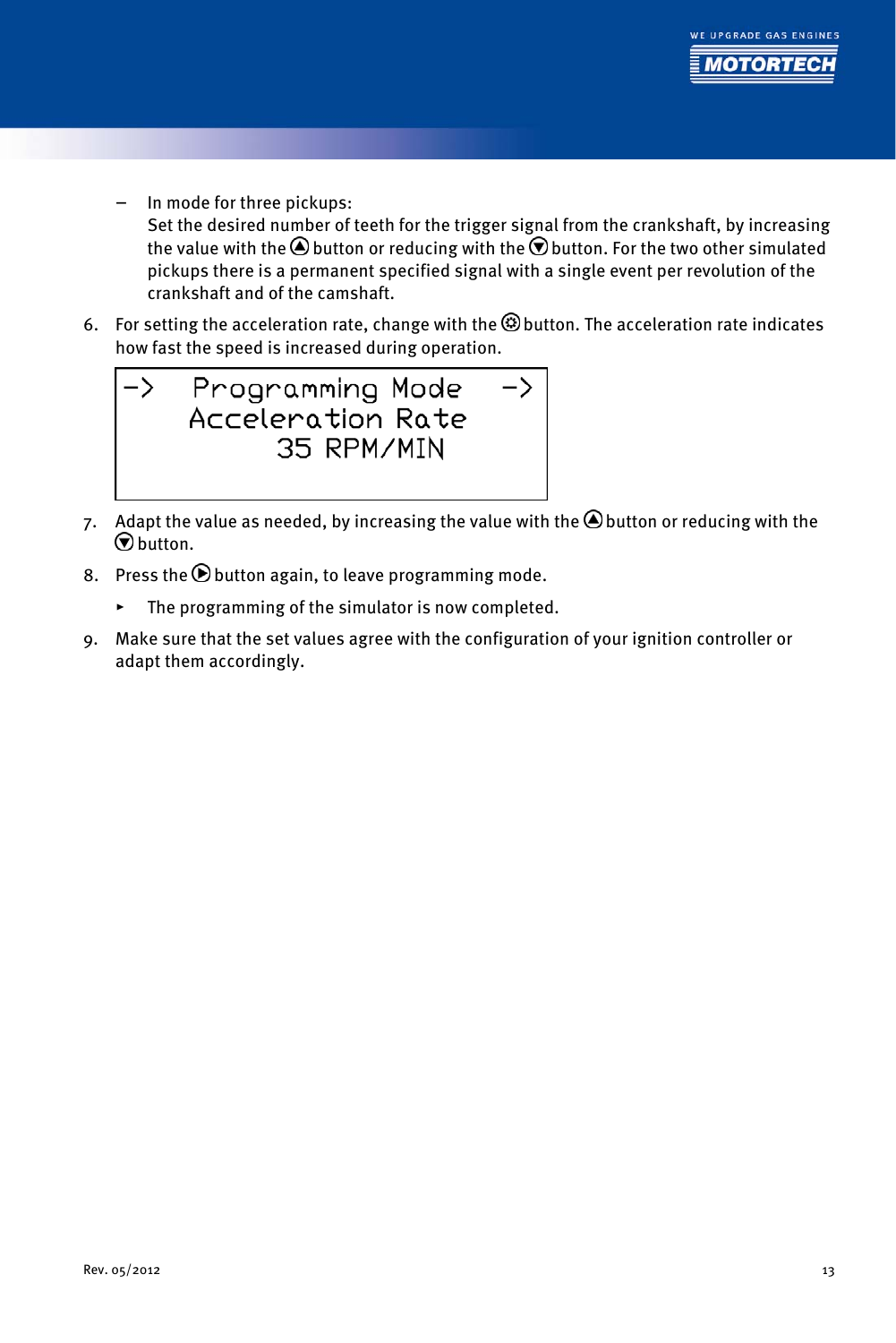# 6 PROGRAMMING



#### **Configuration MIC500**

The MIC500 works with one pickup. During the programming of the pickup simulator, the configuration of the trigger disk must be indicated accordingly. This information is included in the sequence number during the parameterization of the MIC500. An overview of the possible sequence numbers and configurations are found in the operating manual for the MIC500.

In the following example the sequence number 37 is set:

| <b>Ignition Control</b><br>Config ?<br>File |                |                |                |
|---------------------------------------------|----------------|----------------|----------------|
| SEQ. NUMBER: 37<br><b>FI-CHANGE F2-NEXT</b> | F <sub>1</sub> | F <sub>2</sub> | F <sub>3</sub> |
| F3:PREVIOUS F4:HELP<br>F5:SAVE              | F4             | F <sub>5</sub> |                |
|                                             | <b>Fsc</b>     |                | <b>F</b> nter  |
| <b>Ignition Control V1.0</b>                |                |                |                |
| Ready                                       |                |                |                |

From the sequence tables it can be found that this number corresponds to the following configuration:

- 12 Outputs
- Trigger disk 12+1
- Ignition offset 50-70
- Installation location of the disk: camshaft

Program the pickup simulator accordingly for a 12+1 trigger disk. Since the ignition controller expects a signal from the camshaft, specify during operation as a maximum half of the nominal speed as speed setpoint for the simulator.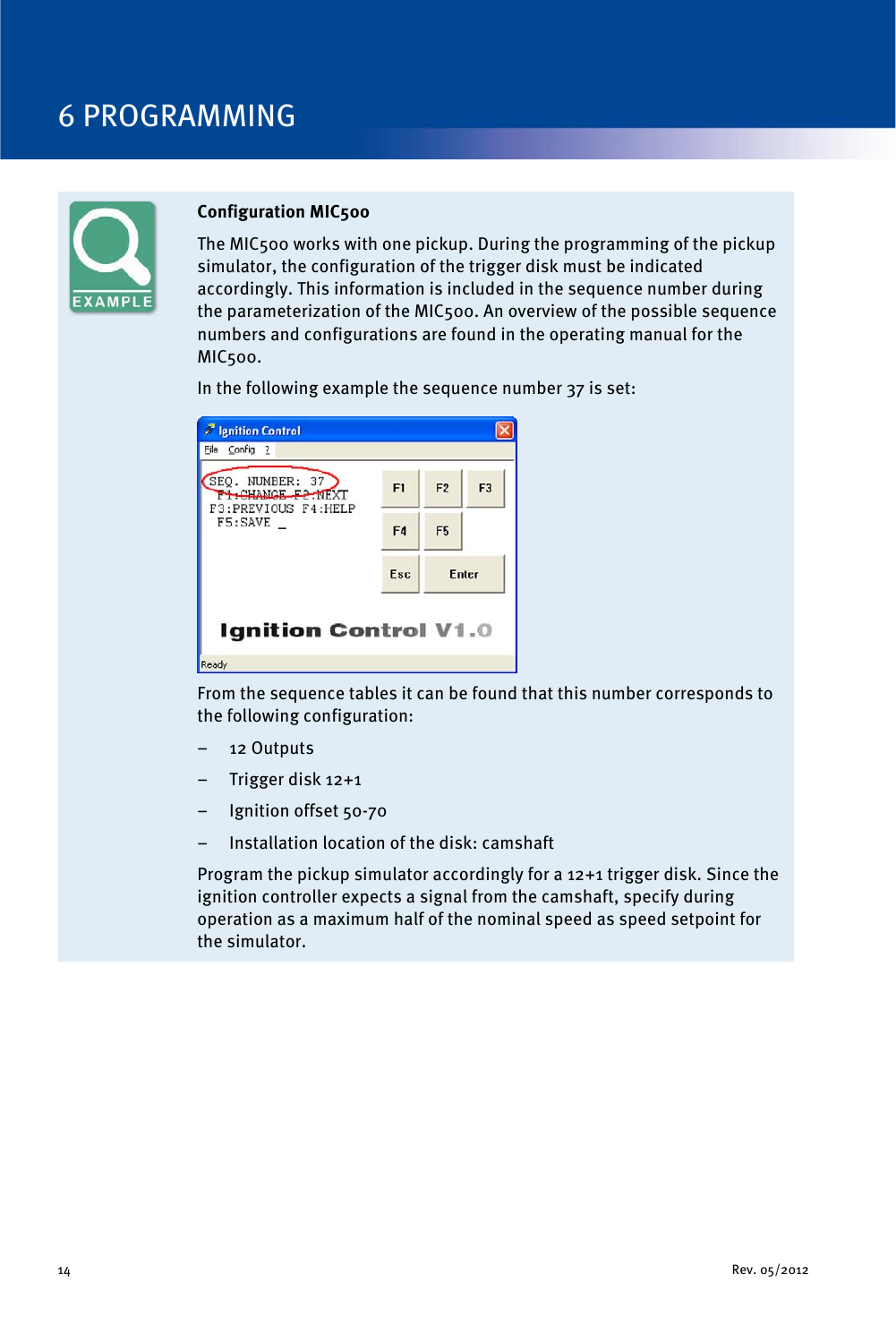



#### **Configuration MIC850 and MIC4**

The MIC850 and the MIC4 work with up to three pickups. In the mode for three pickups, the pickup simulator delivers the following signals:

- One event per revolution from the crankshaft
- One event per revolution from the camshaft
- Ring gear on the crankshaft with a configurable number of teeth

This configuration is stored in the MICT in the predefined pickup setting 3PU Pickup Simulator. If this setting has been selected, only the number of teeth must be matched to your desired application. In the following example a ring gear with 160 teeth is set up.

| unnamed.850* (MIC852.24) - MICT                                                                                      |                                                                                                                                                                                                                                                                                                                                                                                                                                             |  |  |
|----------------------------------------------------------------------------------------------------------------------|---------------------------------------------------------------------------------------------------------------------------------------------------------------------------------------------------------------------------------------------------------------------------------------------------------------------------------------------------------------------------------------------------------------------------------------------|--|--|
| Eile<br>Device<br>Settings<br>Document                                                                               | Help                                                                                                                                                                                                                                                                                                                                                                                                                                        |  |  |
|                                                                                                                      | 劅<br><b>AMEDIO</b>                                                                                                                                                                                                                                                                                                                                                                                                                          |  |  |
| Configuration Page                                                                                                   | <b>Pickups</b>                                                                                                                                                                                                                                                                                                                                                                                                                              |  |  |
| Engine                                                                                                               | Pickup Setup Information                                                                                                                                                                                                                                                                                                                                                                                                                    |  |  |
| Parameters<br><b>Ignition Outputs</b><br>Cylinder Names<br><b>Pickups</b><br>⊟<br>Timing<br>Schedule A<br>Schedule B | 3PU Pickup Simulator (N events (active high) and 1 reset event (active high)<br>event (active high) from camshaft for pickup simulator)<br>Input 1 (Cam) trigger disc type SINGLE EVENT and active high pick up on camshaft<br>Input 2 (Reset): trigger disc type SINGLE EVENT and active high pick up on crankshaft<br>Input 3 (Trigger): trigger disc type N with 160 events and active high pick up on crankshaft<br><b>Pickup Setup</b> |  |  |
| ⊟<br>Outputs                                                                                                         | Predefined Setup: 3PU Pickup Simulator                                                                                                                                                                                                                                                                                                                                                                                                      |  |  |
| Alarms                                                                                                               |                                                                                                                                                                                                                                                                                                                                                                                                                                             |  |  |
| GPOs                                                                                                                 | <b>BTDC</b><br>Adjust<br>Index/Reset Position: 60.0<br>$\checkmark$                                                                                                                                                                                                                                                                                                                                                                         |  |  |
| ASO <sub>1</sub><br>ASO <sub>2</sub>                                                                                 | Y<br>Pickup Sensitivity: medium                                                                                                                                                                                                                                                                                                                                                                                                             |  |  |
| ⊟<br>Energy                                                                                                          | No. of Triggers:                                                                                                                                                                                                                                                                                                                                                                                                                            |  |  |
| Energy Level                                                                                                         | Trigger<br>160                                                                                                                                                                                                                                                                                                                                                                                                                              |  |  |
| Miscellaneous<br>⊟                                                                                                   |                                                                                                                                                                                                                                                                                                                                                                                                                                             |  |  |
| Display                                                                                                              |                                                                                                                                                                                                                                                                                                                                                                                                                                             |  |  |

The illustration is created with the MICT for the MIC850. The settings for the MIC4 are the same.

All pickups are set as active, since the pickup simulator delivers exclusively digital signals.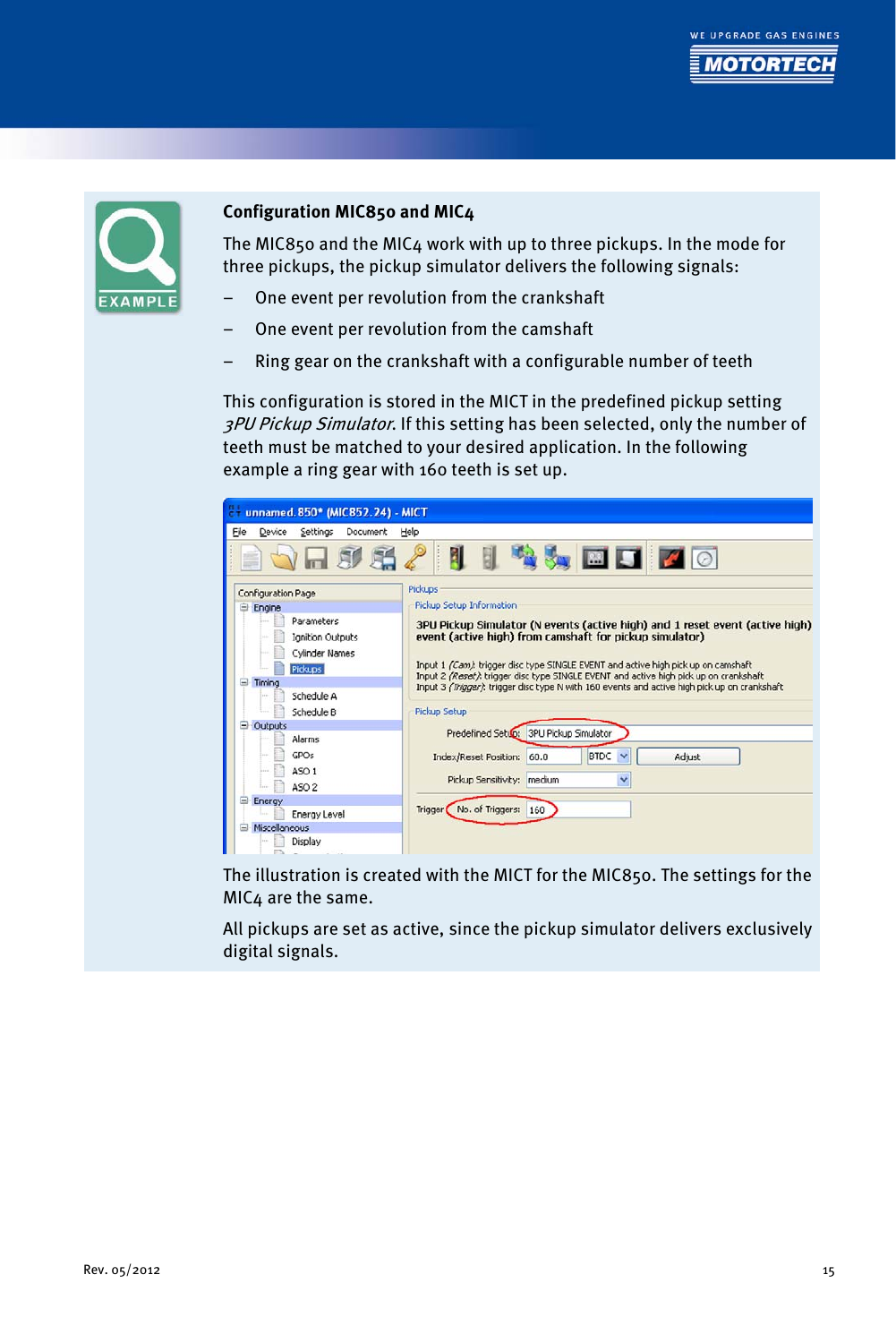# <span id="page-15-0"></span>7 OPERATION



#### **Risk of damage and injury**

The pickup simulator is only suitable for test operation. When you install the simulator on the engine, observe the following safety procedures to avoid causing damage to the engine:

- Close the gas valve.
- Purge the engine, so that no flammable gas mixture remains in the combustion chamber.

In operating mode you receive the following view, depending on the programming:

Programmed for one pickup:

|              | IGN, MPU SIMULATOR |
|--------------|--------------------|
| $SPEED =$    | 0 RPM              |
| $Setpoint =$ | 1500 RPM           |
| Conf: 1MPU,  | 12+1 DISK          |

Current speed in rpm Set speed setpoint Programmed configuration

Programmed for three pickups:

|              | IGN, MPU SIMULATOR |
|--------------|--------------------|
| $SPEED =$    | 0 RPM              |
| $Setpoint =$ | 1500 RPM           |
| Conf: 3MPU,  | 160TEETH           |

Current speed in rpm Set speed setpoint Programmed configuration

- 1. Check before operating the simulator that the configuration values set in the programming correspond to your ignition controller.
- 2. Set the setpoint for the speed, by increasing the displayed value with the  $\bigcirc$  button or reducing with the  $\bigcirc$  button.



#### **Camshaft signal**

When you have configured a camshaft signal in the mode for one pickup, set as setpoint maximum half of the nominal speed, to avoid an error due to overspeed.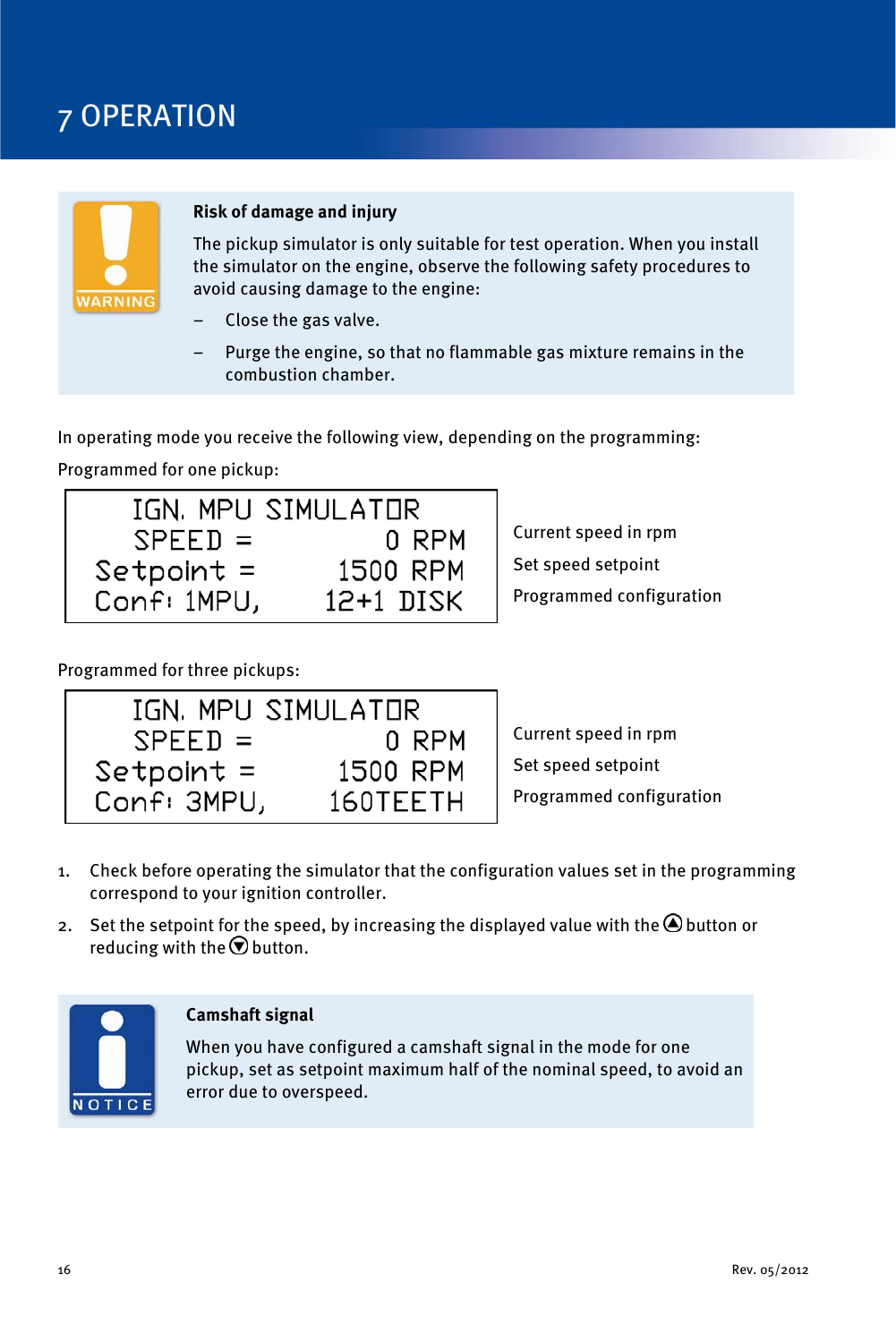

- 3. To store the setpoint, change into programming mode with the  $\bigcirc$  button, and by pressing the button again, change back into operating mode.
	- ▸ The setpoint is now also available again after switching the simulator off and on.
- 4. Press the  $\circledcirc$  button, to accelerate to the set speed setpoint.
	- ▸ The pickup signals are transmitted to the ignition controller.
- 5. If you press the **O** button again, the speed is again reduced to zero.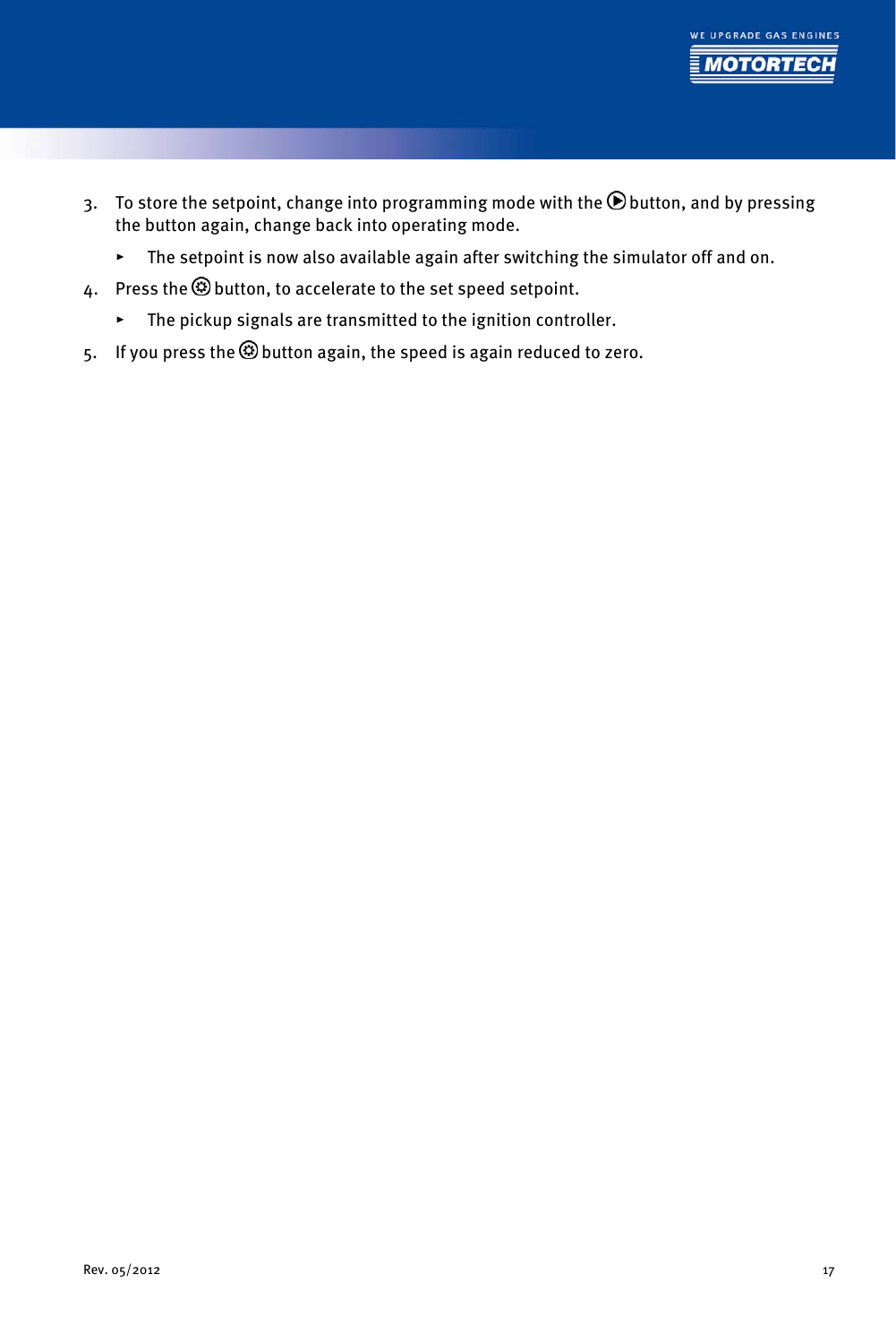# <span id="page-17-0"></span>8 MAINTENANCE

### <span id="page-17-1"></span>**8.1** Spare Parts and Accessories

For spare parts and accessories, please refer to our current Product Guide, which is available for you to download on the Internet at www.motortech.de.

### <span id="page-17-2"></span>**8.2** Customer Service Information

You can reach our customer service during business hours by phone, fax, or e-mail at:

- Tel. +49 5141 9399 0
- Fax +49 5141 9399 99

E-mail servicemail@motortech.de

### <span id="page-17-3"></span>**8.3** Returning Equipment for Repair / Inspection

Enclose an insert containing the following information when returning the equipment for repair and inspection:

- Name of operating company
- Name and location at which the equipment is installed
- Name and phone number of a contact person
- Engine type
- Part and serial numbers of the device
- Description of the defect/error
- Instructions concerning the desired type of repair/inspection

Providing this information will ensure the speedy and smooth processing of your repair order.

Send the equipment to one of the two addresses below or to the nearest MOTORTECH representative:

| <b>MOTORTECH GmbH</b>  |                    | <b>MOTORTECH Americas</b>  |                 |  |
|------------------------|--------------------|----------------------------|-----------------|--|
| Hogrevestrasse 21-23   |                    | 1400 Dealers Avenue        |                 |  |
| 29223 Celle            |                    | New Orleans. LA 70123      |                 |  |
| Germany                |                    | USA                        |                 |  |
| Tel.                   | $+495141 - 93990$  | Tel.                       | +1 504 355 4212 |  |
| Fax                    | $+495141 - 939998$ | Fax                        | +1 504 355 4217 |  |
| www.motortech.de       |                    | www.motortechamericas.com  |                 |  |
| motortech@motortech.de |                    | info@motortechamericas.com |                 |  |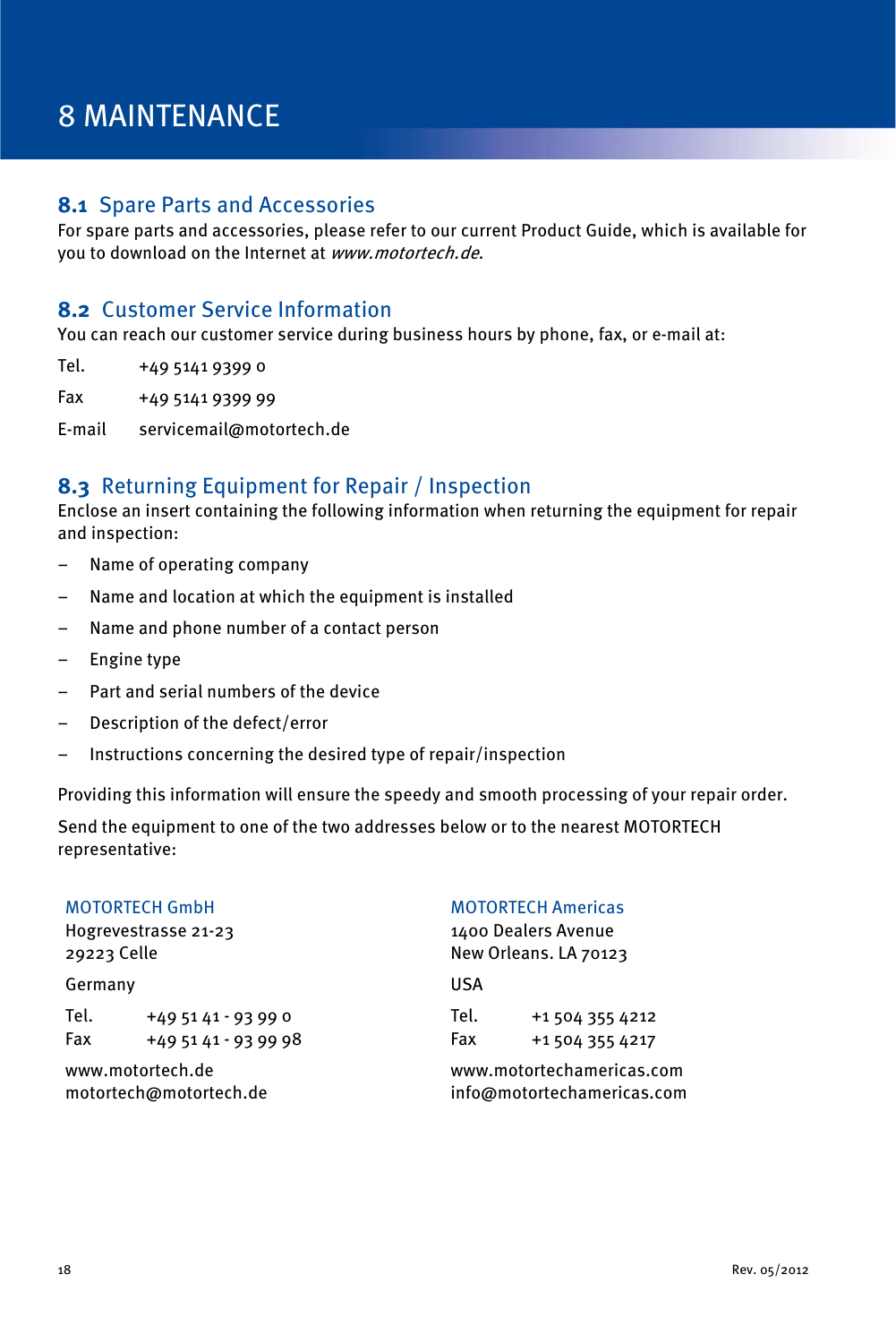

# <span id="page-18-0"></span>**8.4** Instructions for Packaging the Equipment

For return shipment, equipment should be packaged as follows:

- Use packaging material that does not damage the equipment surfaces.
- Wrap the equipment with sturdy materials and stabilize it inside the packaging.
- Use sturdy adhesive film to seal the packaging.